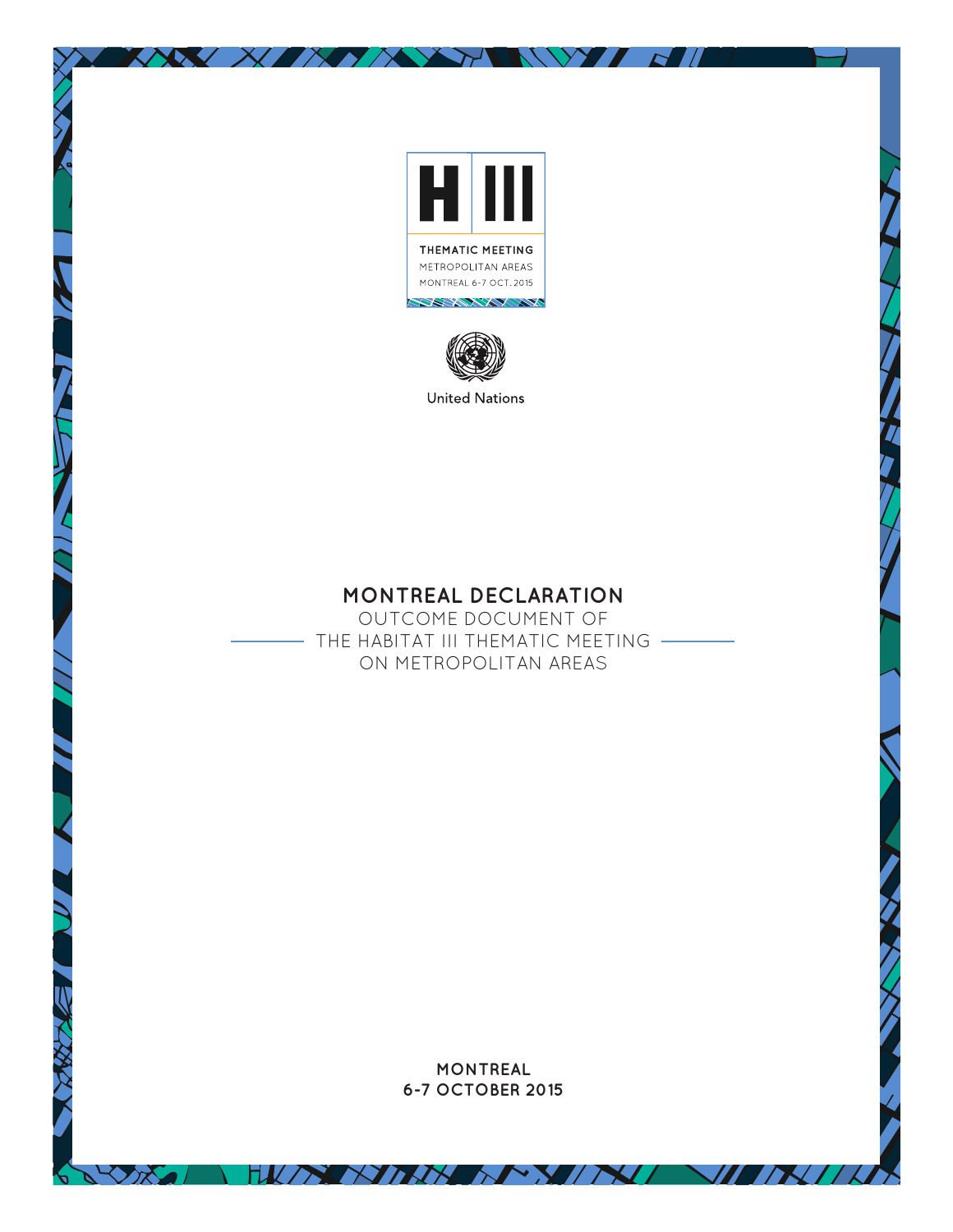

#### © 2017 United Nations

The New Urban Agenda was adopted at the United Nations Conference on Housing and Sustainable Urban Development (Habitat III) in Quito, Ecuador, on 20 October 2016. It was endorsed by the United Nations General Assembly at its sixty-eighth plenary meeting of the seventy-first session on 23 December 2016.

Several official regional and thematic high-level meetings involving a wide range of participants debated priorities for the New Urban Agenda and policy recommendations in the form of a final participants' declaration from September 2015 to April 2016. The final declarations from regional and thematic meetings were considered official inputs to the Habitat III process.

The Habitat III Secretariat expresses its deep appreciation to the Montreal Metropolitan Community (CMM) that supported the thematic meeting with in-kind funds.

This is a United Nations publication issued by the Habitat III Secretariat based on the Conference official document. Photocopies and reproductions of excerpts are allowed with proper credits. If any questions arise related to the accuracy of information contained in this publication, please refer to the official document, A/CONF.226/PC.3/4, Outcome document of the Habitat III thematic meeting on metropolitan areas.

An electronic version of this publication, as well as other documents from the Habitat III preparatory process and the Conference itself, are available for download from the Habitat III website at www.habitat3.org.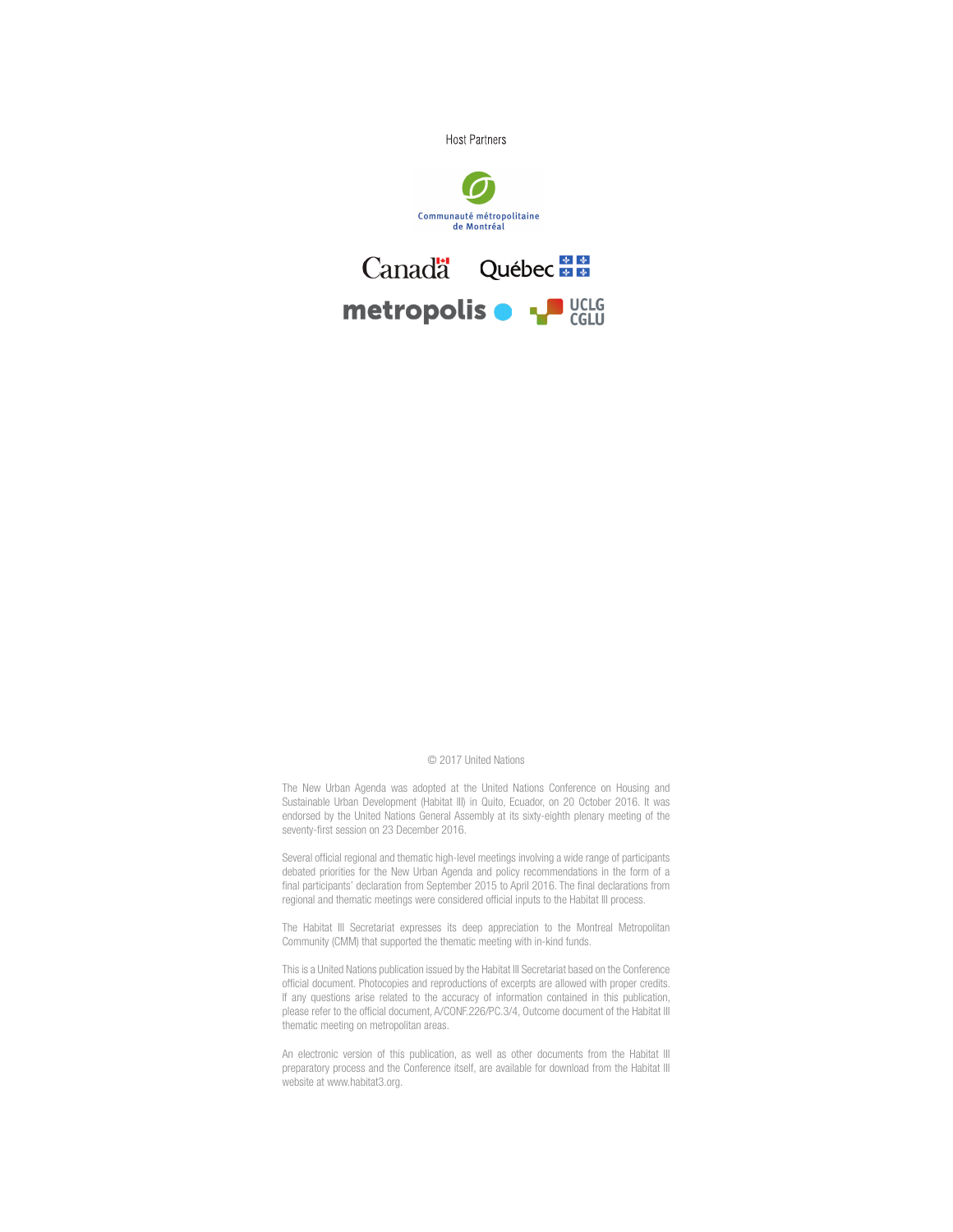

## **OUTCOME DOCUMENT OF THE HABITAT III THEMATIC MEETING ON METROPOLITAN AREAS**

FOSTERING METROPOLITAN COOPERATION FOR SUSTAINABLE URBAN DEVELOPMENT

## GLOBAL METROPOLIZATION

### An increasingly urban world

1. We live in an increasingly urban world. For the first time in history, more than half of the world's population live in cities. By 2050, this proportion will reach nearly 70 per cent. At the time of the second United Nations Conference on Human Settlements (Habitat II), held in Istanbul, Turkey, in 1996, the world had 2.6 billion urban residents. It is estimated that by the time that the global community meets in Quito for the United Nations Conference on Housing and Sustainable Urban Development (Habitat III) in 2016, the number will have risen to 4 billion. According to the Organization for Economic Cooperation and Development, by the end of the present "metropolitan century", most of the urbanization on our planet will likely have been completed, with about 85 per cent of the world's population living in cities by 2100. This rapid urban growth will be observed especially in the countries of sub-Saharan Africa, Asia and Latin America.

### The rise of metropolitan areas

2. Currently, amid growing urbanization and suburbanization, cities are often part of larger metropolitan areas with high population densities, where the development of transportation infrastructure has both boosted trade, and expanded commuting distances. Social, geographical, economic, cultural and institutional contexts help define metropolitan areas, which vary worldwide. These areas, which are usually composed of one or more central cities with high population densities and large job pools, encompass a large labour pool within which most of the members of the population live and work. Relatively autonomous, they nevertheless interact with other metropolitan areas and other communities. The populations living in these areas are growing continuously. According to the latest United Nations population estimate, 50 per cent of urban residents live in agglomerations of 500,000 people or more.

### Socio-spatial and socioeconomic inequalities

3. The transformation of our landscapes through the emergence of metropolitan areas is taking different forms, depending on the area. Growing urbanization sometimes leads to socio-spatial and socioeconomic inequalities, notably because of the absence of well-planned urban development and the inadequacy of investments, which sometimes cause an imbalance between city centres and the periphery.

### Hubs of the globalized economy and culture

4. Now, more than ever, metropolitan areas, owing to their concentration of population and activities, play a key role in the social, cultural, environmental and economic development of nations. In most countries, metropolitan areas have become the main hubs of the globalized economy and of culture, and key drivers of economic growth and innovation. As they account for a high share of gross domestic product (GDP) and exert a dominant influence on trends in human development, those areas attract both qualified workers and migrants seeking better job opportunities, including in the informal sector, and people who are hoping for a better quality of life. In most cases, higher-level economic functions are concentrated in metropolitan areas.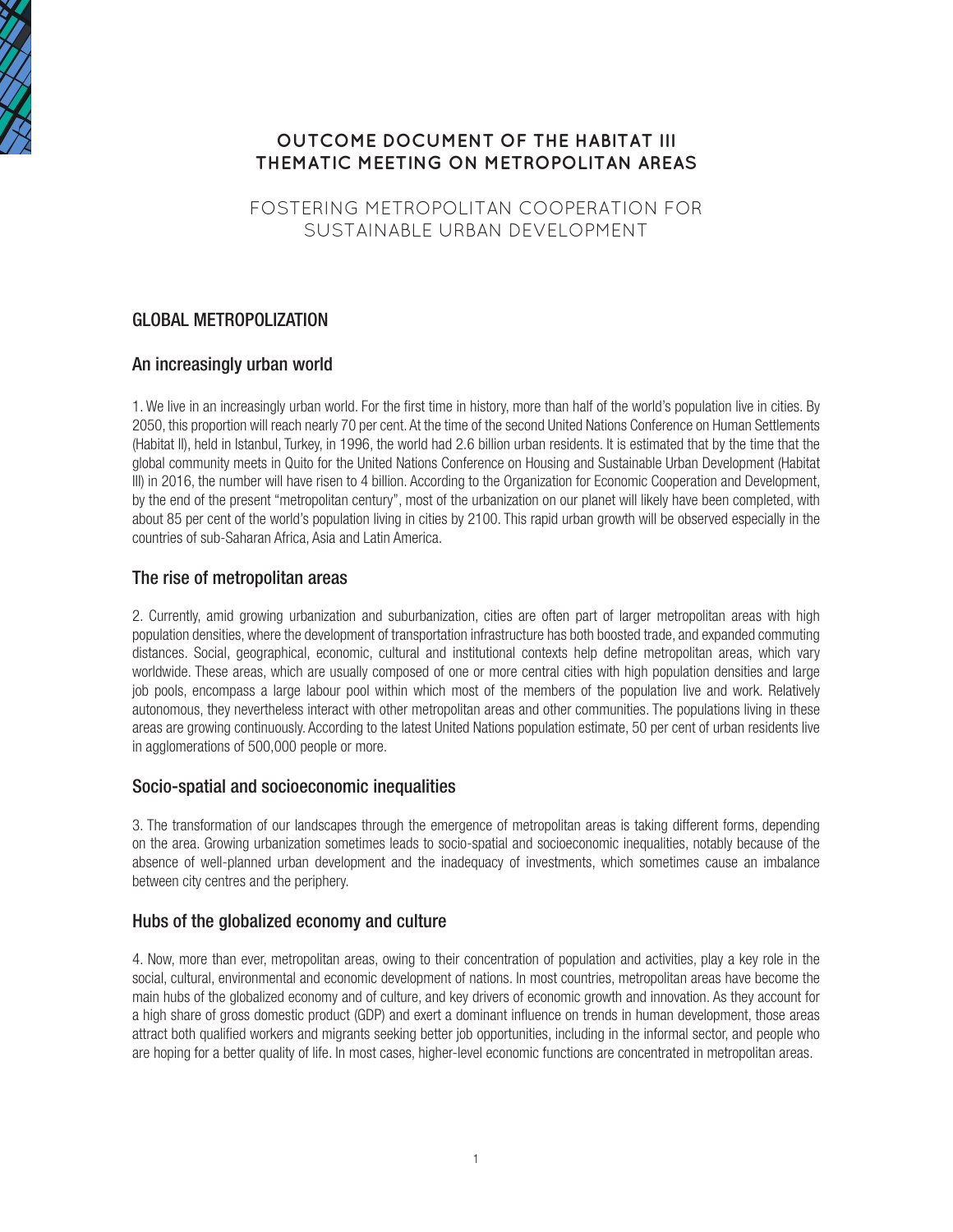

## METROPOLITAN CHALLENGES

### Significant challenges

5. The wave of urbanization in the twenty-first century can benefit individual residents, communities, countries and the planet as a whole. At the same time, however, significant challenges will have to be addressed through better planning and management, particularly for future generations.

### Challenges facing metropolitan areas

6. More than ever, the challenges facing cities around the world in terms of urban planning, encompassing transportation, safety, urban revitalization, social inclusion and cohesion, environmental protection, water, air, energy, sanitation and climate change, are extending beyond local boundaries and, in view of our limited resources, are posing a challenge to production and consumption patterns. As more people move into the metropolitan areas surrounding central cities, local governments must innovate in terms of democratic decision-making and supra-local governance and develop new inter-territorial coordination strategies and mechanisms, so that they can face metropolitan area-wide challenges and enhance inter- and intra-cooperation aimed towards achieving attractiveness, competitiveness and social inclusion and cohesion.

### Disparities of urban growth

7. The accelerated pace of urban growth can magnify economic, social and territorial disparities and, in certain areas, exacerbate shortages of basic goods and services which are essential to urban living, accelerate degradation of the environment and health and entail significant cost increases. In developing countries, rapid urban growth raises issues related to transportation and mobility, land-use (in some areas where it is difficult to exercise control over land values) and employment and can lead to the increasing precariousness of housing and slum conditions, as a result of the massive migration of people to urban centres or to the outskirts of big cities in search of better job opportunities.

### Revising funding models

8. Globalization and financialization of the economy, particularly of urban economies, challenge established funding models in many large cities. Based on recent experience, the investments required in urban areas could increase significantly over the next decade. In order to ensure the mobilization of the massive investment needed to meet metropolitan challenges and increased responsibilities, the funding of metropolitan areas should be adapted to this reality.

### TRANSFORMING OUR METROPOLITAN WORLD

### Goal 11 of the 2030 Agenda for Sustainable Development

9. A series of goals related to the challenges that cities are facing have been identified in the 2030 Agenda for Sustainable Development. Goal 11 is to make cities and other human settlements inclusive, safe, resilient and sustainable. The targets for 2030 address, inter alia, access to affordable housing; safe, affordable and sustainable transport systems; open green, public and natural spaces; good water quality; and clean and renewable energy. They also focus on protecting the world's cultural and natural heritage and fostering balanced economic, social, cultural and environmental links between urban, peri-urban and rural areas through the strengthening of national and regional development planning and the promotion of social, territorial and technical innovations.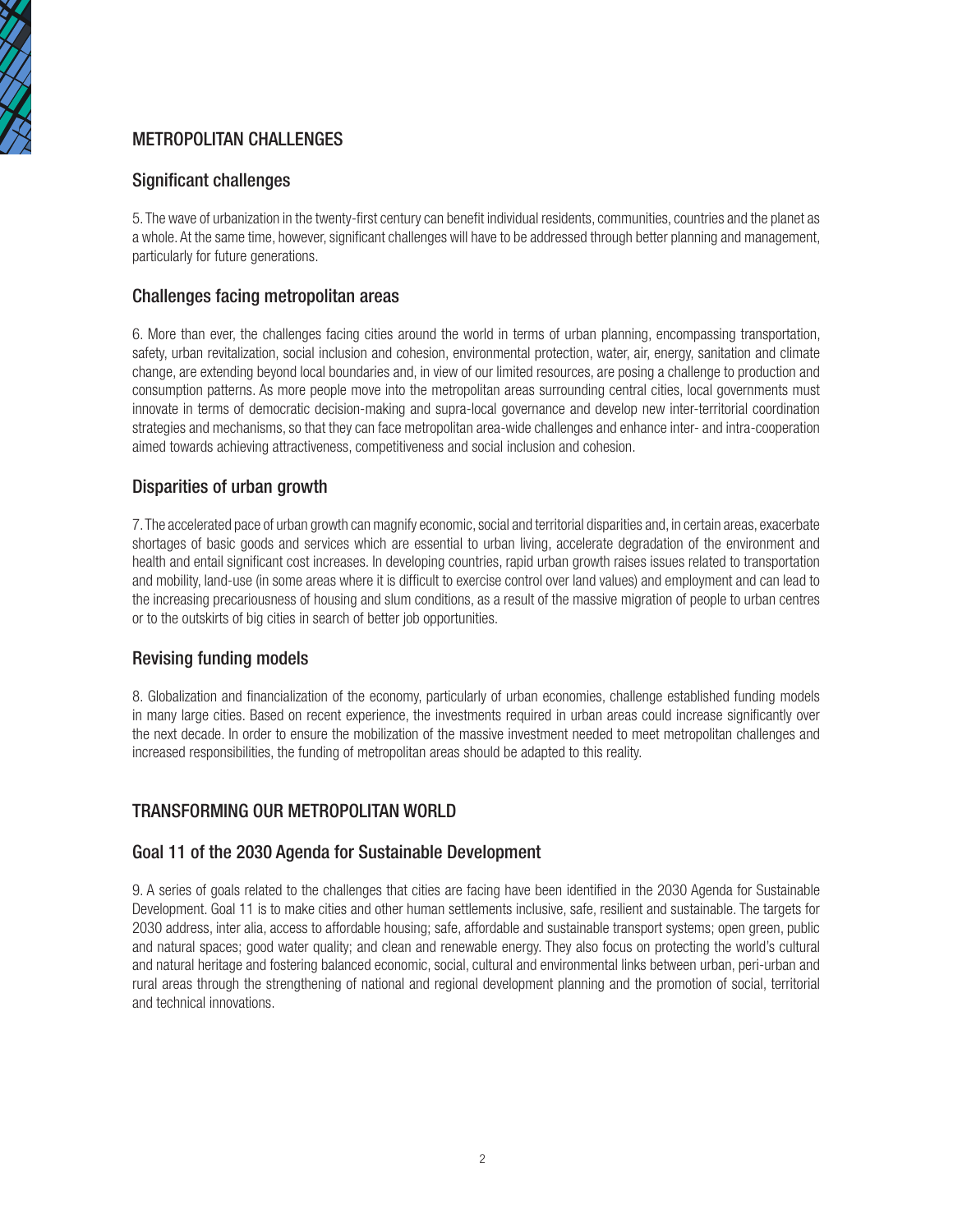

### Metropolitan planning in support of sustainable communities

10. If metropolitan areas are well planned and well developed, for example, through integrated participatory planning, solidarity and management approaches, they can help promote the establishment of local, regional and national communities that are economically, socially, culturally and environmentally viable.

#### An integrated and inclusive approach

11. In this regard, we need to adopt an integrated and inclusive approach to metropolitan development and human settlements which provides for affordable and adequate housing, for cultural and social services including education, for healthy environments and for infrastructure and which prioritizes slum upgrading, urban regeneration and measures designed to ensure the rights of existing populations.

12. In the light of the foregoing:

#### Promoting sustainable metropolitan development policies

(a) We undertake to promote integrated sustainable metropolitan development policies which support inclusive housing, social services, gender equality, our cultural heritage and a safe and healthy living environment for all (particularly children, youth, women, older persons, indigenous peoples and the disabled), green spaces, clean air and water, a wide range of employment opportunities, and affordable and sustainable transportation and energy policies;

#### Responding effectively to growth

(b) We recognize the importance of increasing the number of metropolitan areas that implement policies for sustainable urban planning and development in order to meet effectively the challenge presented by the expected growth of urban populations in the coming decades;

#### Sustainable mobility

(c) We recognize that transportation and mobility are central to the sustainable development of metropolitan areas. Sustainable mobility can enhance economic growth, improve accessibility, stimulate revitalization and foster improved economic and social inclusion while respecting the environment. Therefore, we must work towards facilitating the free movement of people and goods, along with access to an environmentally sound, safe and affordable transportation infrastructure, with a view to improving social equity, health, city resilience, urban-rural linkages and the productivity of rural areas. Furthermore, we must promote active transportation which contributes to the reduction of congestion and an increase in community well-being;

#### Compact and mixed-use development

(d) We recognize that compact and mixed-use cities foster sustainable urban development, notably by creating jobs, reducing spending on infrastructure, increasing equity in access to public services, improving air quality, reducing congestion and mitigating urban sprawl;

#### Waste management

(e) We support the sustainable and cooperative management of waste through the application of the 3 Rs (reduce, reuse and recycle) in order to meet spatial, technical and economic waste management challenges;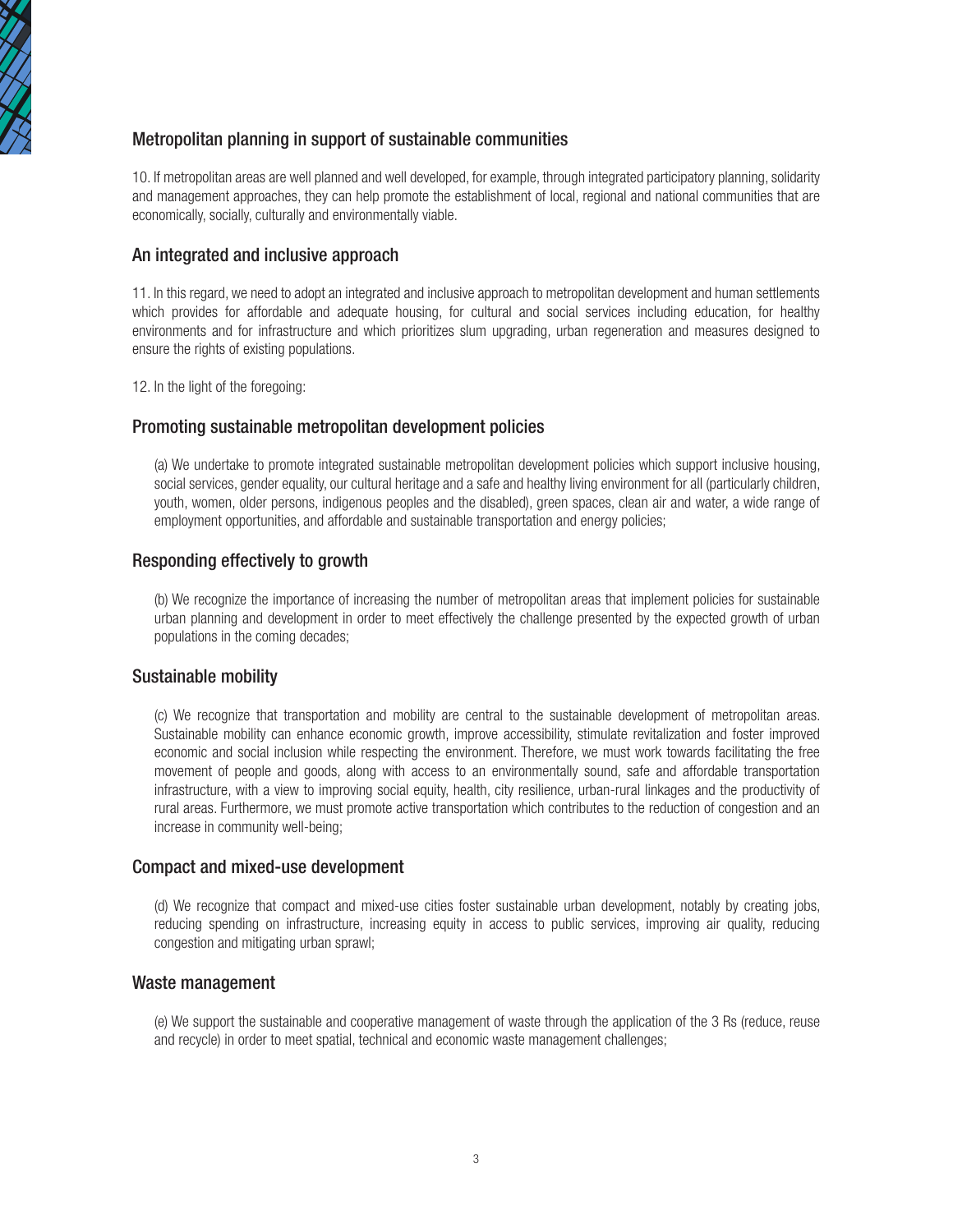

## Disaster risk

(f) We recognize the importance of integrating natural and man-made disaster risk reduction into metropolitan planning and management, so as to increase community resilience to such events;

### Climate change

(g) We recognize the key role played by metropolitan areas both in the fight against climate change and the putting in place of policies designed to enable adaptation to the impacts of global warming, and as leaders in the advances along the road towards low-carbon urban development;

### A rural-urban balance

(h) We recognize the interdependence of rural and urban regions and the need to achieve a balance between both regions in regard to promoting equitable, managed and mutually reinforced development;

### Eradicating poverty

(i) We undertake to work towards improving the quality of human settlements, including living and working conditions, with a view to eradicating poverty, so that all people have access to basic services, housing and mobility;

### Sustainably conserving and enhancing the natural and cultural heritage, biodiversity and landscapes

(j) We recognize the important role played by the cultural and natural heritage, including biodiversity and landscapes, in defining the identity of citizens and human settlements in metropolitan areas and the need to protect, rehabilitate and promote resilient ecosystems;

### Promoting diversity and creativity

(k) We recognize the importance of cultural and ethnic diversity and are committed to providing the resources and opportunities needed for the development of creativity;

### An integrated planning approach

(l) We undertake to promote an integrated approach to planning and building sustainable cities and metropolitan areas, for example, by supporting local, regional and metropolitan authorities; by increasing public awareness and enhancing the participation of citizens, including the most vulnerable people and marginalized communities, in decision-making through the use of collaborative processes accessible to the whole community; and by relying on the contribution of academia;

### Citizen participation

(m) We recognize the importance of citizen participation in the decision-making process that leads to investment-related choices and in urban and metropolitan planning, and the contribution to fostering a common understanding of local and metropolitan issues made by the public and institutional spaces that enable participation;

#### Involving multiple stakeholders

(n) We recognize that urban and metropolitan planning benefits from the involvement of multiple stakeholders, and from the full use of data disaggregated by age, gender and territory on, for example, sociodemographic and economic trends;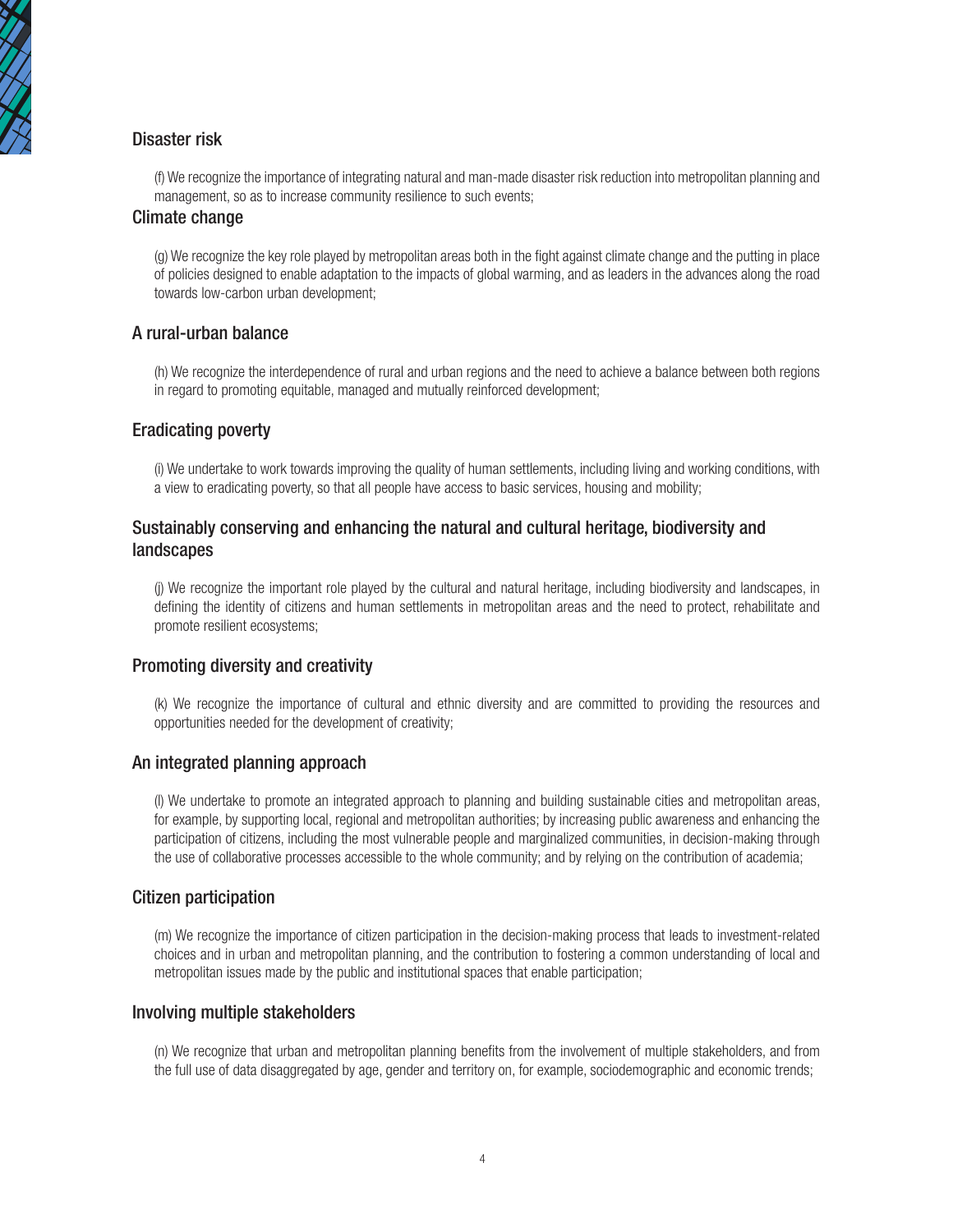

## The right to the city for all

(o) We recognize the importance of placing the concept of the right to the city for all at the centre of metropolitan policies, so as to join citizen participation with the right to education, health, housing and work, and the recognition of and respect for differences, in order to promote cohabitation, friendly interaction, a strong metropolitan identity and a strong sense of belonging;

### Role of national, regional and local governments

(p) We recognize the legitimacy of municipalities and other levels of government, within their jurisdictional boundaries, as regards setting out a coherent vision for metropolitan areas;

### Metropolitan cooperation through partnerships

(q) We recognize that partnerships among cities, communities and national Governments play an important role in promoting sustainable metropolitan development. In this regard, we underscore the need to strengthen existing cooperation mechanisms and platforms, such as partnership arrangements and other tools that advance coordinated implementation of metropolitan cooperation, in accordance with the Habitat Agenda.<sup>11</sup> This will be achieved with the active involvement of all United Nations partners and will have as its overall aim the achievement of sustainable urban development and a balance between urban and rural regions:

### Suitable financing

(r) We recognize the importance of promoting financing suited to the challenges associated with metropolitan areas, encouraging better sharing of available resources between local communities and other levels of government and, in view of our limited resources, improving management efficiency.

### IMPLEMENTING METROPOLITAN MECHANISMS

### Contribution of metropolitan areas to the Sustainable Development Goals and the New Urban Agenda

13. The Istanbul Declaration on Human Settlements, adopted by the United Nations Conference on Human Settlements (Habitat II),<sup>2</sup> recognized local authorities as key partners for sustainable urbanization (para. 12). Therefore, the New Urban Agenda to be discussed at Habitat III must reiterate the importance of empowering local authorities and must now take into account metropolitan areas and the mechanisms required to meet the challenges associated with those areas.

### Metropolitan cooperation and governance

14. Amid increasing urbanization, metropolitan cooperation may help to address issues extending beyond local boundaries in several strategic areas, with a view to ensuring the competitiveness, attractiveness and social inclusion and cohesion of the entire metropolitan area, in keeping with sustainable development principles.

15. Metropolitan governance requires a clear legal and institutional framework, based on principles of democracy, respect for local autonomy and subsidiarity. This framework must be provided with appropriate funding, which involves coordination mechanisms and sectorial (infrastructure, economic development, environmental, social and cultural) policies. Cooperation at the metropolitan level should be based on the representation of all citizens and stakeholders, regardless of their different mobilization, resources and engagement capabilities.

<sup>1</sup> Report of the United Nations Conference on Human Settlements (Habitat II), Istanbul, 3-14 June 1996 (A/CONF.165/14), chap. I, resolution 1, annex II. 2 Ibid., annex I.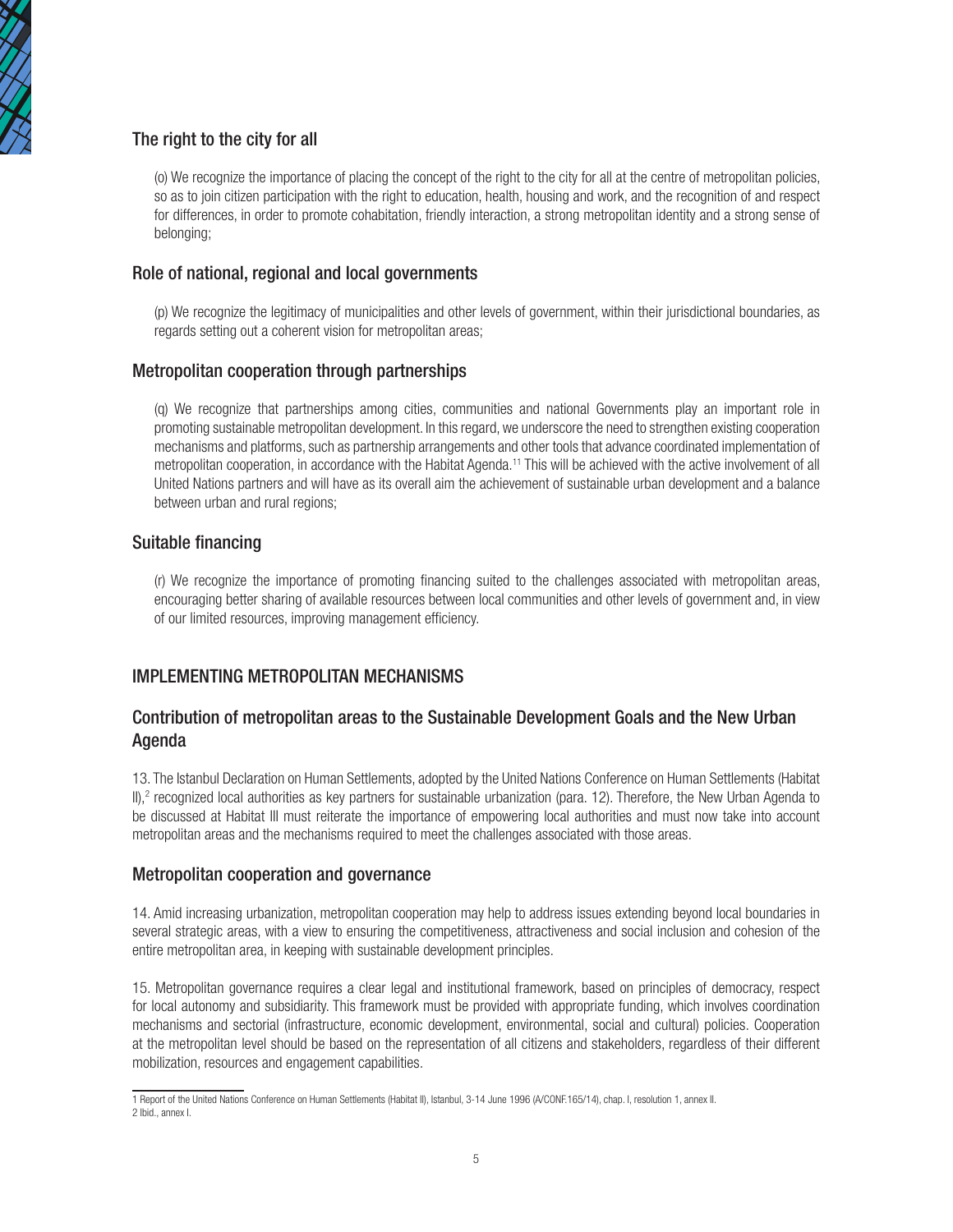

16. Such a framework and such cooperation would facilitate land-use planning, including the construction and operation of public transit, reduce disparities in public service provision, help manage urban growth, facilitate land-use coordination with transportation projects, and protect and enhance natural assets.

### Metropolitan policy and resource distribution

17. Therefore, metropolitan policy must become the cornerstone of international and national economic policy, since metropolitan areas are the drivers of innovation and productivity worldwide. Metropolitan areas can also produce and distribute resources so as to foster better livelihoods for urban and rural residents alike.

### Metropolitan financing

18. In order for the full potential of the planning process to be realized, metropolitan financing mechanisms must also be implemented to enable the achievement of metropolitan goals, with respect to transportation, social housing, and protection and enhancement of natural environments and other amenities.

### New partnerships for metropolitan governance mechanisms

19. National Governments, together with local, regional and metropolitan officials, must develop cooperation mechanisms to meet the urbanization and sustainable development challenges that they face. These include metropolitan governance mechanisms aimed at reinforcing metropolitan management capacity, managing sustainable urban growth, coordinating landuse and transportation projects, strengthening the control of speculation and the security of land tenure, promoting economic development, supporting social and cultural diversity, fighting against social exclusion, fostering resilience to disasters and protecting and enhancing the natural environment and heritage. This will entail higher levels of democracy, public participation and decentralization policies.

### Effective leadership for metropolitan prosperity

20. The success of metropolitan areas depends on effective public, private and civic leadership. Local, regional and metropolitan institutions that are democratic and accountable, together with elected officials within cities and national governments, must be committed to coordinated action and embrace a shared vision aimed at accommodating diverging viewpoints. A strong framework is required to support urban areas, and concerted action emanating from all levels of government is needed.

## A NEW MULTILEVEL METROPOLITAN COOPERATION PARTNERSHIP

### Metropolitan cooperation

21. The Montreal Declaration on Metropolitan Areas recognizes the importance of increasing the number of accountable, capable, inclusive and socially just metropolitan areas which implement policies for sustainable urban planning and development in order to meet effectively the challenge presented by the expected growth of urban populations in the coming decades. Sustainable urban planning must engage multiple stakeholders and entail suitable financing. Metropolitan cooperation plays an important role in setting forth a vision for sustainable and cohesive urban regions, extending from the very outset of the metropolitan planning process through to the revitalization of older cities and neighbourhoods, and encompassing, for example, adoption of energy efficiency programmes for building management, adoption of food security programmes, ensuring connectivity of green spaces and development of sustainable and locally appropriate transportation systems. We further recognize the importance of mixed-use planning and of encouraging non-motorized mobility, for example, through promoting pedestrian and cycling infrastructure. Furthermore we recognize the necessity for promoting gender equality.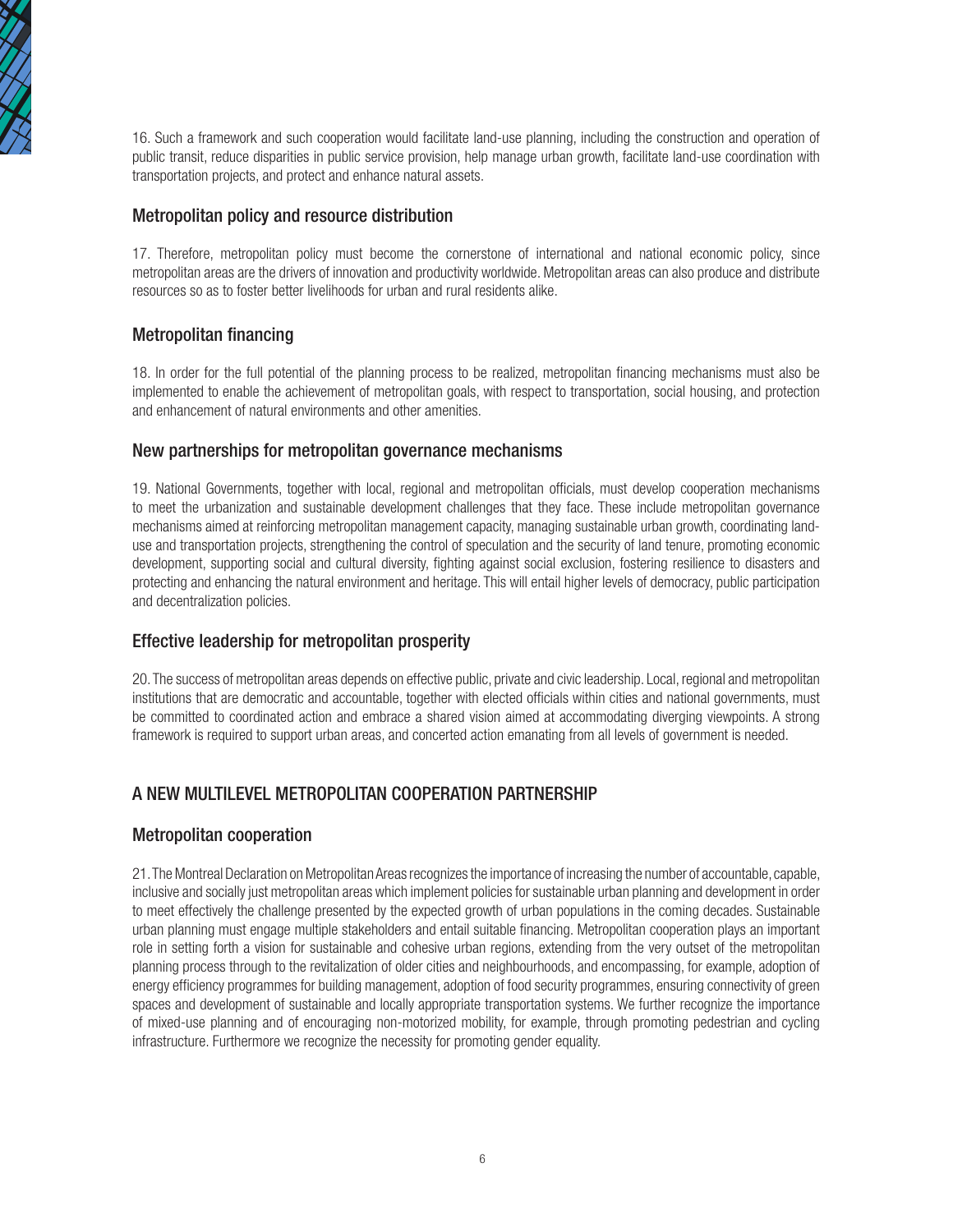

## Contribution to the New Urban Agenda

22. The Montreal Declaration on Metropolitan Areas proposes that the following contribution be considered in the New Urban Agenda, to be adopted at Habitat III, to be held in Quito in 2016:

### A shared vision and multilevel collaboration

23. The Montreal Declaration on Metropolitan Areas recognizes that, to meet the challenges and opportunities of global urbanization, all levels of government will have to share a common vision in order to establish coherent strategies aimed at implementing the right to the city and improving the quality of life in urban, peri-urban and rural areas.

### Relationship with all levels of government

24. If we are to meet these many challenges, we must step up our relationships with all levels of government. This is a necessity because economic, social, cultural and environmental development is governed by interdependent public policies. Metropolitan areas thus require the cooperation, integration, solidarity and concerted action of all levels of government.

#### Comprehensive partnership agreements

25. The Montreal Declaration on Metropolitan Areas recognizes that multilevel metropolitan cooperation partnerships should be implemented to promote the benefits of metropolitan cooperation. Such partnerships are intended to improve the standard of living and quality of life of metropolitan citizens. They also aim at:

#### Role of metropolitan areas

(a) Recognizing the role of metropolitan areas in the sustainable economic, social, cultural and environmental development of urban and rural areas and countries;

#### Importance of business, labour and community stakeholders

(b) Recognizing the importance of business, the real estate sector, labour and community stakeholders, particularly within the education, civil society, social, cultural and environmental sectors, and within urban networks, as partners in implementing multilevel metropolitan cooperation partnerships;

#### Effective metropolitan governance

(c) Implementing effective metropolitan governance structures, mechanisms and arrangements directed towards facilitating the adoption and monitoring of successful policies which meet the challenges of sustainable, safe and equitable urbanization, in particular access to water, energy and sanitation and the fight against and adaptation to climate change;

#### Research-based knowledge

(d) Inviting local, national and international authorities to work with universities in transforming their knowledge and innovation capacities into concrete action in order to benefit citizens and assist authorities in their pursuit of improved governance.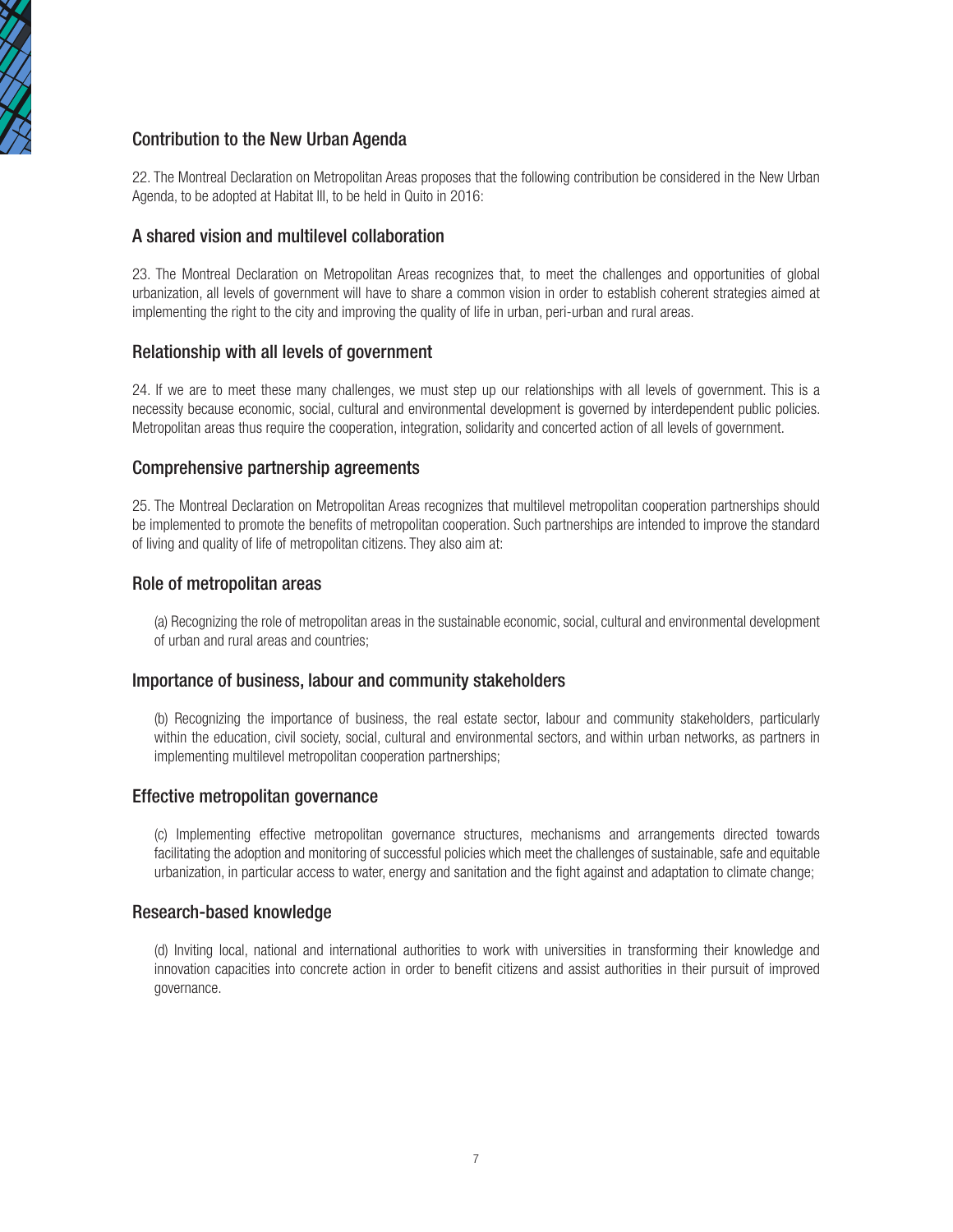

## Governance, democracy and international cooperation

26. These multi-stakeholder partnerships should be based on principles of good governance and democracy which ensure citizen participation, access to information, transparency and accountability, under either formal or informal arrangements. They must also be part of a commitment to achieving international cooperation among metropolitan areas so as to ensure improved sharing of expertise, promote social innovation and access to new technology, strengthen their management capacity and increase solidarity.

## FOLLOW-UP, MONITORING AND RESEARCH

### International observatory for the advancement of metropolitan cooperation

27. Knowledge and research related to metropolitan areas should be strengthened through both existing and new platforms, such as an international observatory for information exchange and for the advancement of cooperation towards achieving sustainable metropolitan development.

### Promotion and follow-up committee

28. Pursuant to the Montreal thematic meeting on metropolitan areas, a committee composed of the Chairs and Co-Chairs representing the national Governments, local authorities and civil society that participated in the meeting will promote the proposed principles and actions, as set out in the Declaration, within the context of the upcoming formulation of the New Urban Agenda at Habitat III, to be held in Quito in 2016.